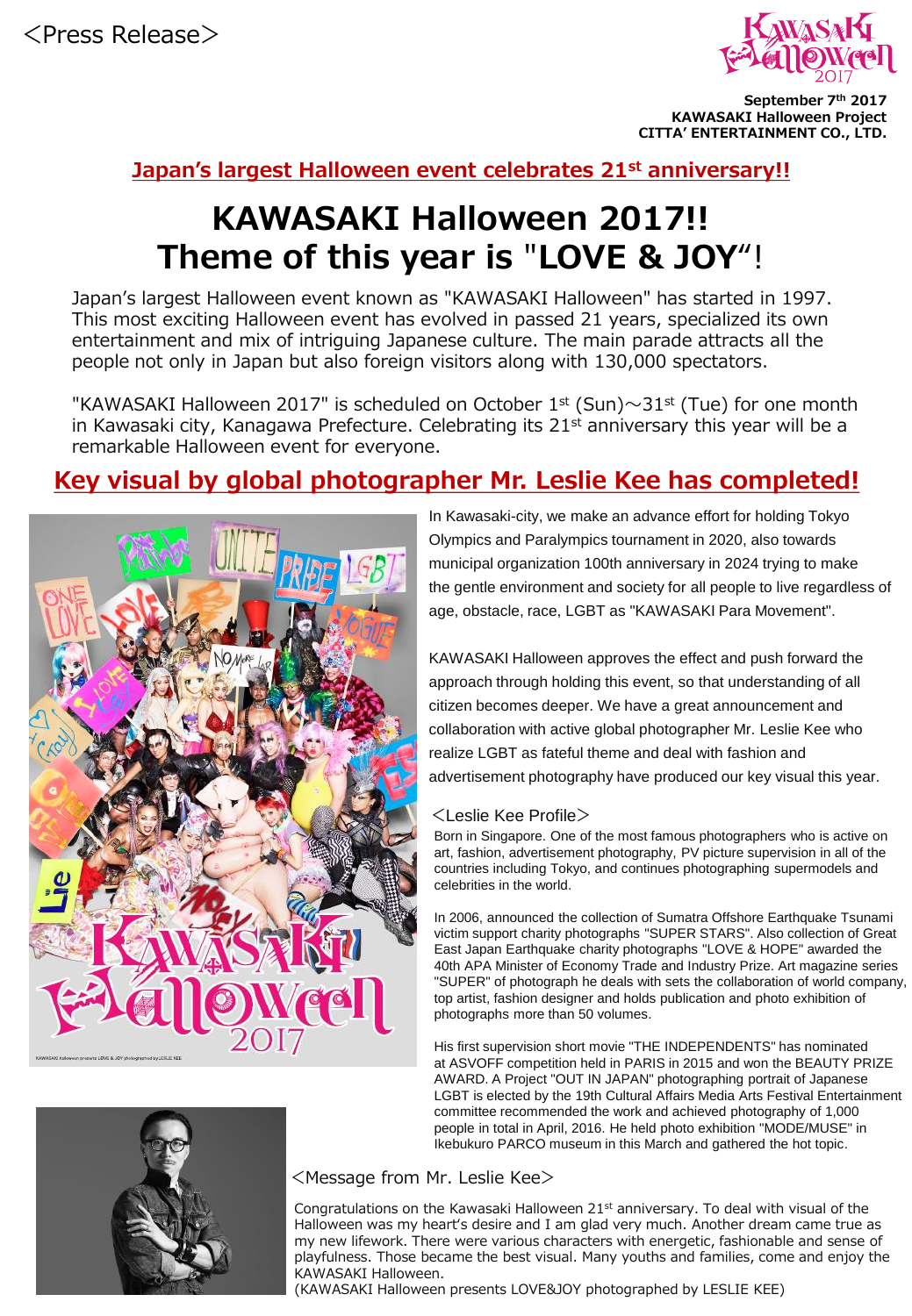## **"Pride parade" appears in Japan's biggest Halloween parade!**

"Pride parade" will appear in Halloween Parade for the first time this year as an initiative to encourage "Kawasaki Para Movement" and the citizen's understanding. We are pleased to invite you to participate with the models that appeared in the key visual of KAWASAKI Halloween, Drag Queen, people of LGBT, Ally who express their understanding, we will send a message through the parade. In addition, we will expand the wheelchair users' participation for parade participation which we started from last year.



The form of the parade that everyone expresses themselves is exactly the shape Kawasaki Para Movement aims. We would appreciate your warm understanding and support.

## **Exciting programs with full of attraction this year!**

### **Popular Participatory event "MINIONS RUN" will be held on October 28th Saturday!**

"Kids Town Tour" which was very popular last year has been upgraded! Everyone participates in the costumes of popular character "Minion" and clears the mission. Large collaboration event with "Minions Run″ quiz style stamp rally will be held on Saturday Oct 28th (Sat)! Also, a music event will be held at CLUB CITTA 'on the same evening! From Kawasaki Station area to the all venue, you can enjoy plenty of Halloween streets from children to adults.

■ Organizer: MINIONS RUN Executive committee

■ Co-Organizer: KAWASAKI Halloween Project

■WEB : <https://minions-run.jp/>

#### **Collaboration with Professional basketball team "Kawasaki Brave Thunders"!**

Halloween collaboration plan will be held with full cooperation of "Kawasaki Brave Thunders"! Production of collaborative visuals and home game will be held at Todoroki arena on October 20<sup>th</sup> and 21<sup>st</sup>. We will be developing various programs!

### **Annual popular events are scheduled to be held!**

【October 28th Saturday】

- Popular program KIDS PARADE! 1,500 participant tickets immediately sold out every year!
- For kids and family "Kids Halloween Park"! (※Plans) the highest level in Japan
- Popular project from last year!
- Halloween Film Festival "Suspiria 2 x Goblin"

### **※ Application for various programs at KAWASAKI Halloween Official WEB site!**

【Kawasaki station surrounding commercial facilities and shopping center collaboration】

- Very Popular "Trick or Treat" (sweets present for children under elementary school who are disguising)
- 



■ Winning luxury prizes by going around 10 commercial facilities "Skymark KAWA HALLO Stamp Rally" (Sponsored by Skymark Airlines Inc.)



TM&©Universal Studios



■ "Halloween Parade" Largest domestic costume parade ■ "Halloween Award" Best costume contest reputed as

■ "Dancing Pumpkin" Club party after the parade.

【October 29th Sunday】